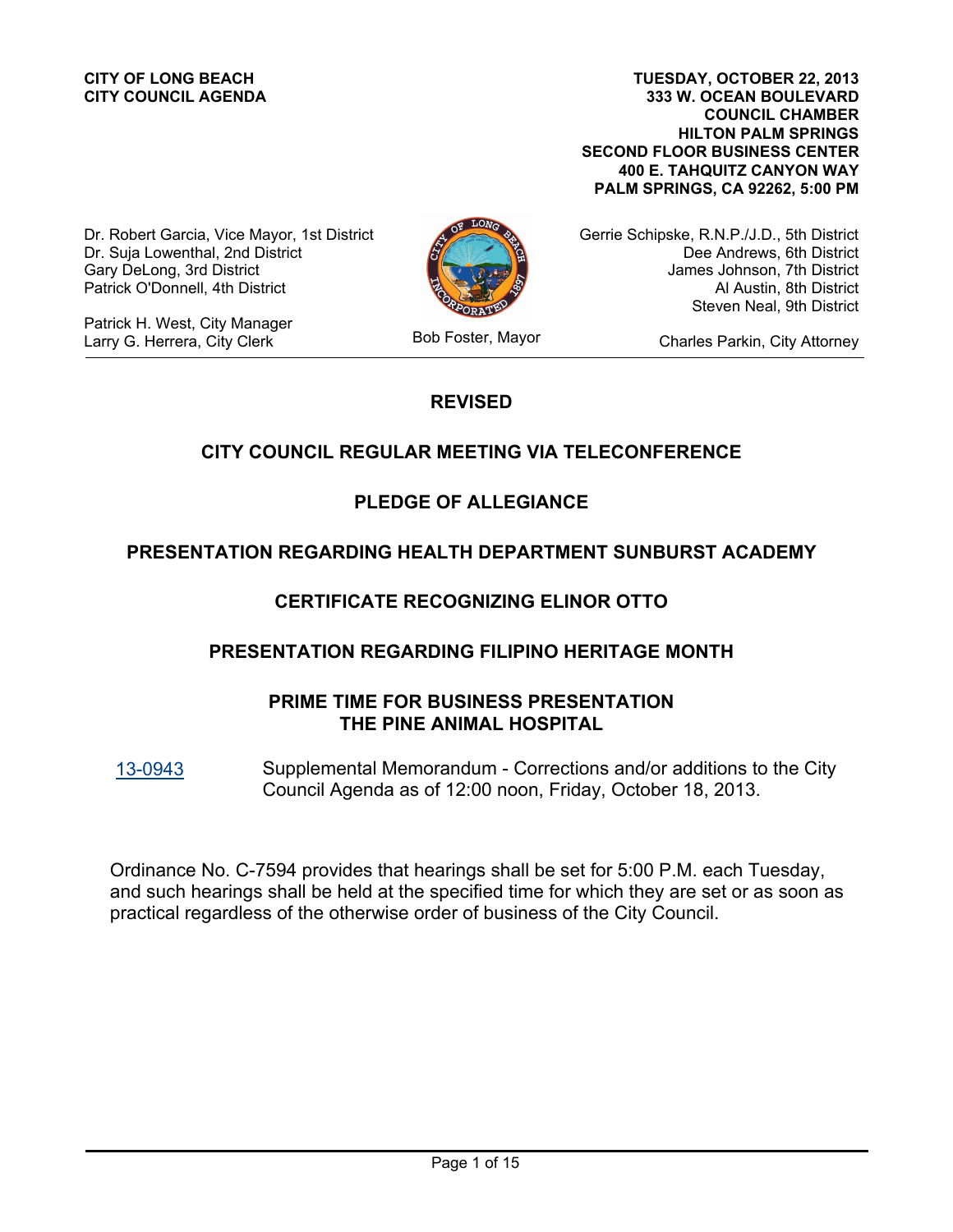## **CONTINUED HEARING:**

Recommendation to receive supporting documentation into the record, conclude the hearing and adopt resolution approving the Long Beach Tourism Business Improvement Area program and assessment for the period of October 1, 2013 through September 30, 2014; authorize City Manager to execute an agreement with the Long Beach Area Convention and Visitors Bureau for a one-year term; and increase appropriations in the Parking and Business Area Improvement Fund (SR 132) in the Department of Public Works (PW) by \$244,200. (Districts 1,2,4,5) 1. [13-0845](http://longbeach.legistar.com/gateway.aspx?M=L&ID=202006)

#### **Office or Department:** PUBLIC WORKS

**Suggested Action:** Approve recommendation.

#### **HEARING:**

Recommendation to receive supporting documentation into the record, conclude the public hearing, and adopt resolution dissolving the Community Development Advisory Commission; 2. [13-0789](http://longbeach.legistar.com/gateway.aspx?M=L&ID=201440)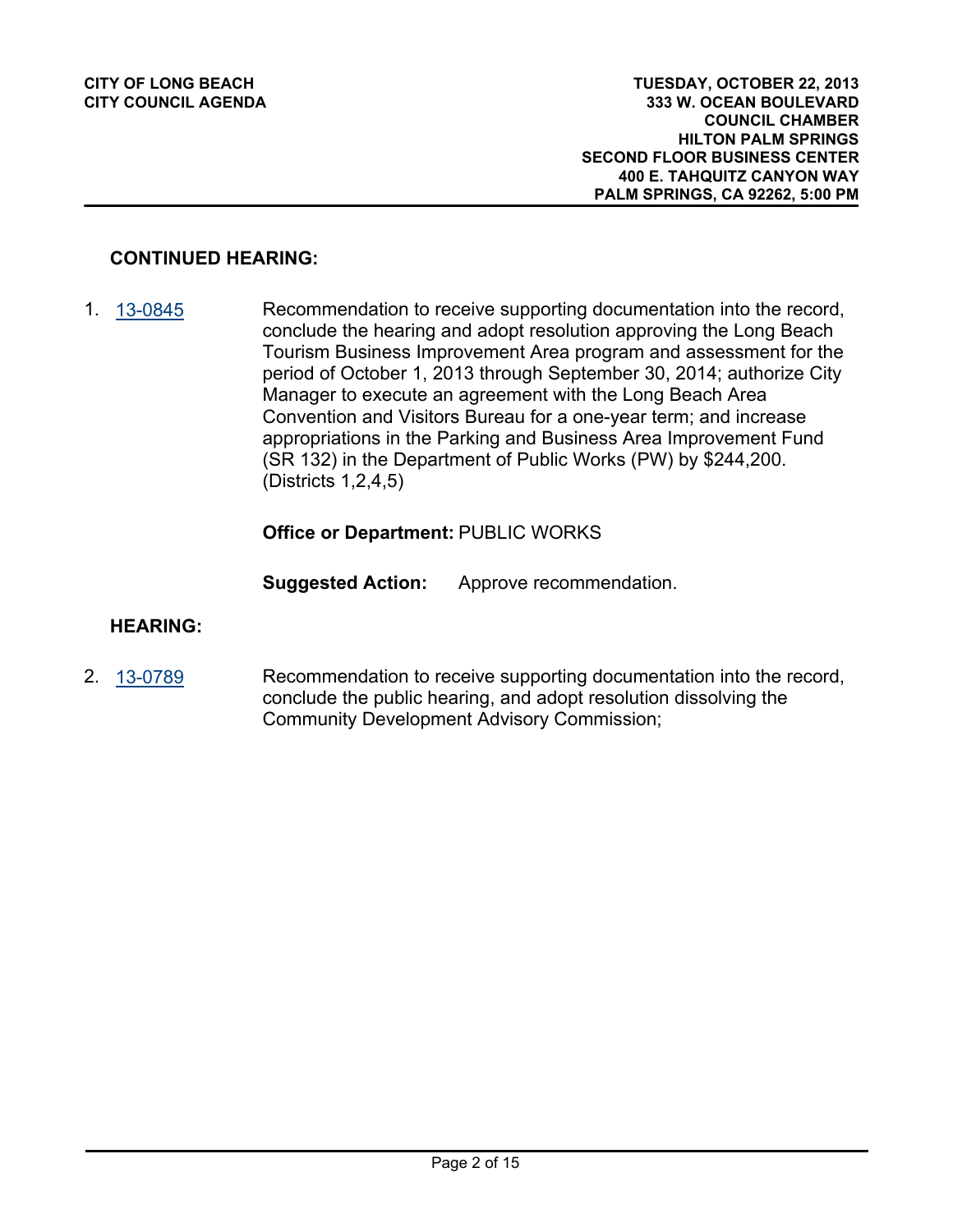[13-0790](http://longbeach.legistar.com/gateway.aspx?M=L&ID=201915)

Adopt resolution amending and restating the organizational documents of The Long Beach Housing Development Company, renaming the corporation The Long Beach Community Investment Company, expanding its powers to provide advice to City Council regarding delivery of housing and neighborhood revitalization services, and to administer the use of Community Development Block Grant funding, and authorize the execution of all documents necessary for such reorganization; and

Authorize the removal of all current members of the Board of Directors of The Long Beach Housing Development Company. (Citywide)

**Office or Department:** CITY MANAGER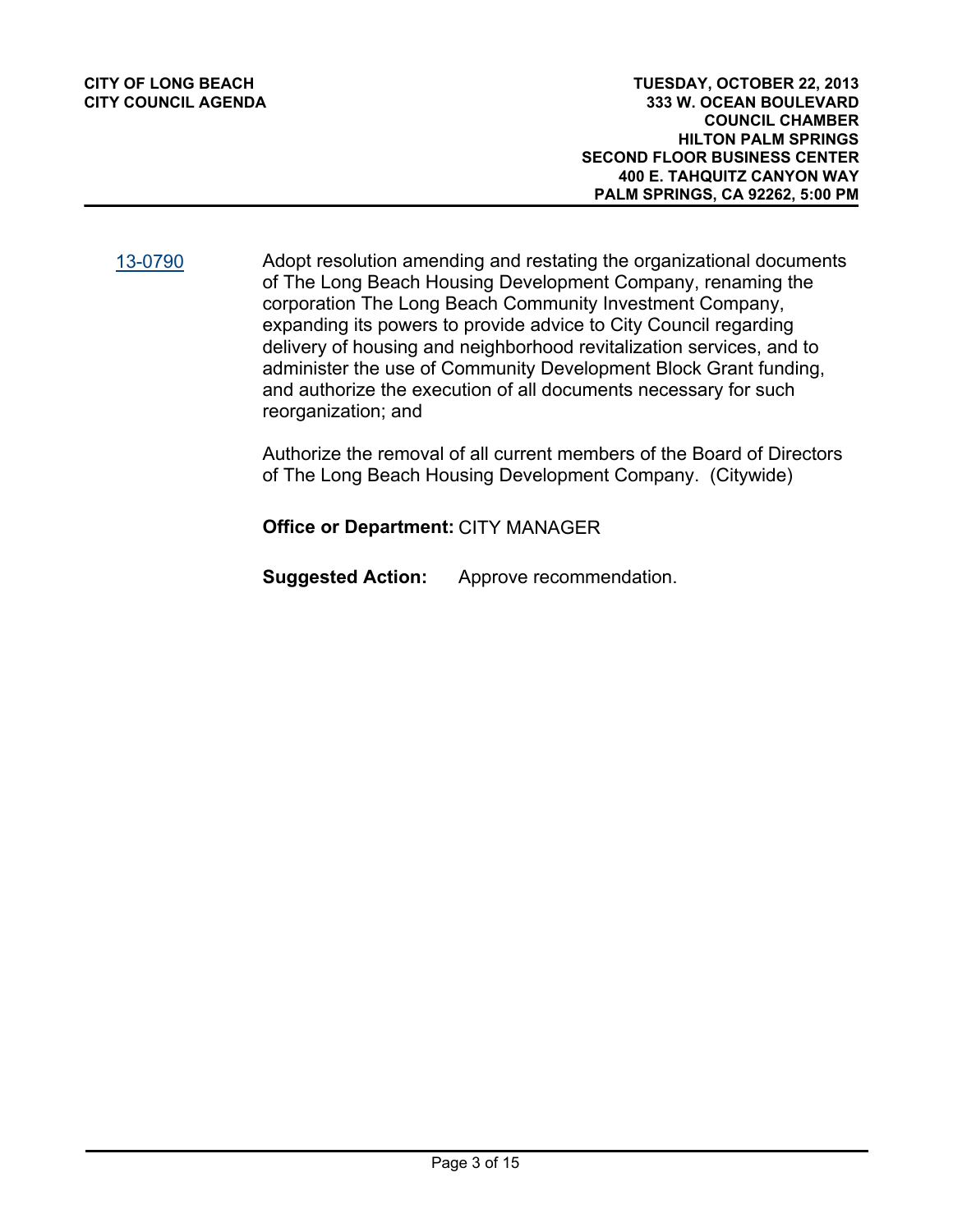#### **PUBLIC COMMENT: OBTAIN SPEAKER CARD FROM THE CITY CLERK**

Opportunity to address the City Council (on non-agenda items) is given to the first 10 persons who submit Speaker Cards to the City Clerk beginning at 15 minutes prior to 5:00 p.m. Each speaker is allowed three minutes to make their comments.

#### **NOTICE TO THE PUBLIC**

All matters listed under the Consent Calendar are to be considered routine by the City Council and will all be enacted by one motion. There will be no separate discussion of said items unless the Mayor, City Councilmembers or the City Manager request specific items be discussed and/or removed from the Consent Calendar for separate action.

#### **CONSENT CALENDAR: (3 - 7)**

Recommendation to receive and file Notice of Settlement in the amount of \$4,610,296 from the County of Los Angeles in the case entitled *Alhambra and 46 Cities v. County of Los Angeles* (Property Tax Administration Fee Lawsuit), Case No. S185547. 3. [13-0914](http://longbeach.legistar.com/gateway.aspx?M=L&ID=202207)

#### **Office or Department:** CITY ATTORNEY

**Suggested Action:** Approve recommendation.

Recommendation to approve the minutes for the City Council meeting of Tuesday, October 8, 2013. 4. [13-0915](http://longbeach.legistar.com/gateway.aspx?M=L&ID=202209)

**Office or Department:** CITY CLERK

**Suggested Action:** Approve recommendation.

Recommendation to refer to City Attorney damage claims received between October 7, 2013 and October 14, 2013. 5. [13-0916](http://longbeach.legistar.com/gateway.aspx?M=L&ID=202210)

**Office or Department:** CITY CLERK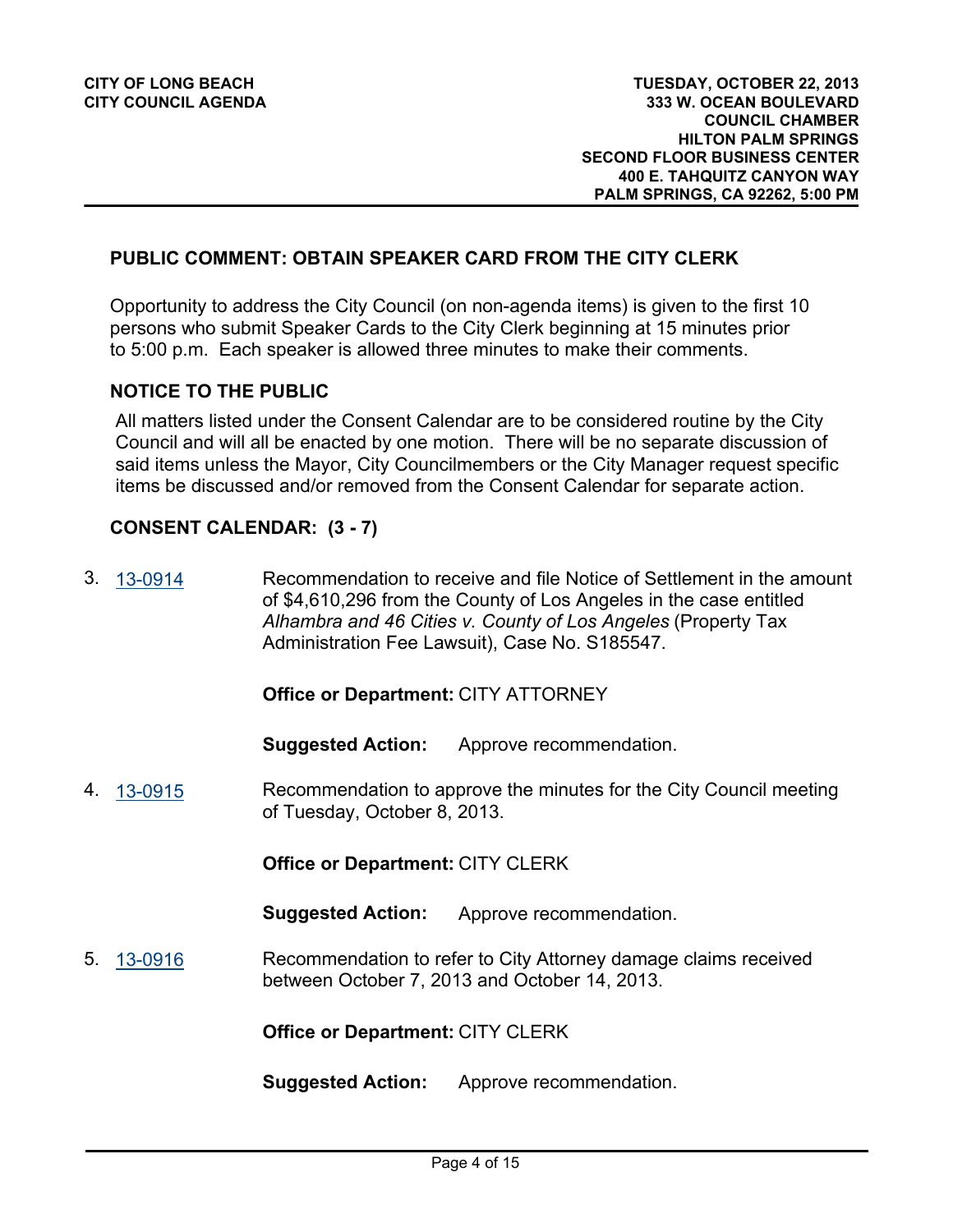Recommendation to adopt Resolution of Intention to vacate a portion of public right-of-way on the south side of Columbia Street, located west of Long Beach Boulevard; and set a date for a public hearing on the vacation for Tuesday, November 19, 2013 at 5:00 p.m. (District 6) 6. [13-0917](http://longbeach.legistar.com/gateway.aspx?M=L&ID=202152)

**Office or Department:** PUBLIC WORKS

**Suggested Action:** Approve recommendation.

Recommendation to receive and file the minutes for: Civil Service Commission - September 18, 2013. 7. [13-0918](http://longbeach.legistar.com/gateway.aspx?M=L&ID=202223)

**Office or Department:** VARIOUS

**Suggested Action:** Approve recommendation.

# **REGULAR AGENDA DEPARTMENTAL COMMUNICATIONS:**

Recommendation to receive and approve the following Commission/Board/Committee appointments to Non-Charter Commissions. 8. [13-0920](http://longbeach.legistar.com/gateway.aspx?M=L&ID=202230)

**Office or Department:** MAYOR BOB FOSTER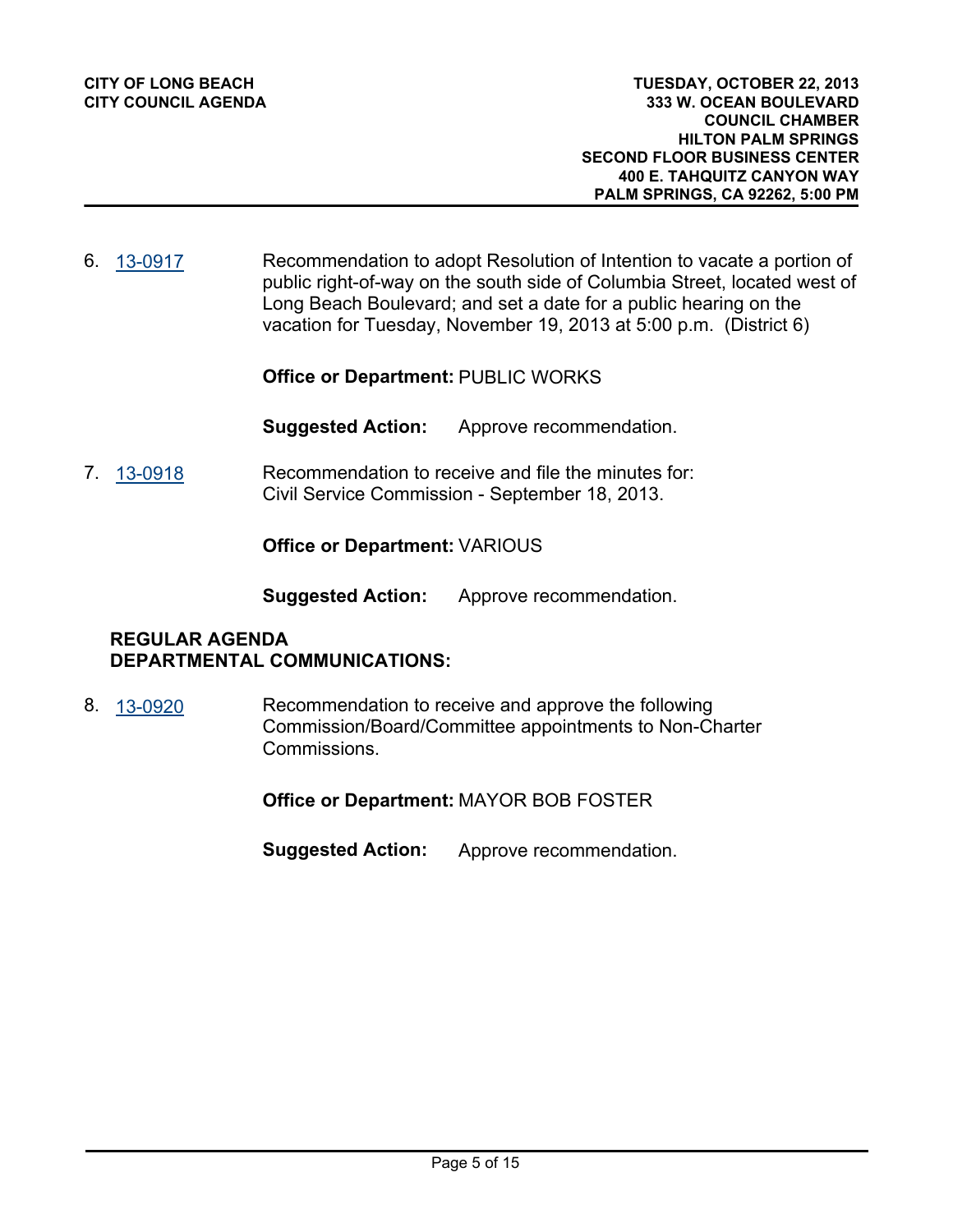**333 W. OCEAN BOULEVARD COUNCIL CHAMBER HILTON PALM SPRINGS SECOND FLOOR BUSINESS CENTER 400 E. TAHQUITZ CANYON WAY PALM SPRINGS, CA 92262, 5:00 PM TUESDAY, OCTOBER 22, 2013**

Recommendation to request City Attorney to draft a resolution in support legislative action so that the expenditure of corporate money to influence the electoral process is no longer a form of constitutionally protected speech, including a constitutional amendment. Upon adoption of this resolution, request City Manager to forward copies of the resolution to our elected representatives in Congress and the state legislature, and include the position in our federal and state legislative agendas. 9. [13-0934](http://longbeach.legistar.com/gateway.aspx?M=L&ID=202237)

## Office or Department: COUNCILMAN AL AUSTIN, EIGHTH DISTRICT; COUNCILMEMBER PATRICK O'DONNELL, FOURTH DISTRICT

**Suggested Action:** Approve recommendation.

Recommendation to respectfully request City Attorney to draft a proposed ordinance requiring future concessions contractors at Long Beach Airport and Convention Center provide the City with contractual assurance of labor peace to avoid interruption of City revenues and present to the City Council within 30 days. 10. [13-0935](http://longbeach.legistar.com/gateway.aspx?M=L&ID=202239)

> Office or Department: COUNCILMEMBER STEVEN NEAL, NINTH DISTRICT; VICE MAYOR ROBERT GARCIA, COUNCILMEMBER, FIRST DISTRICT; COUNCILMEMBER SUJA LOWENTHAL, SECOND DISTRICT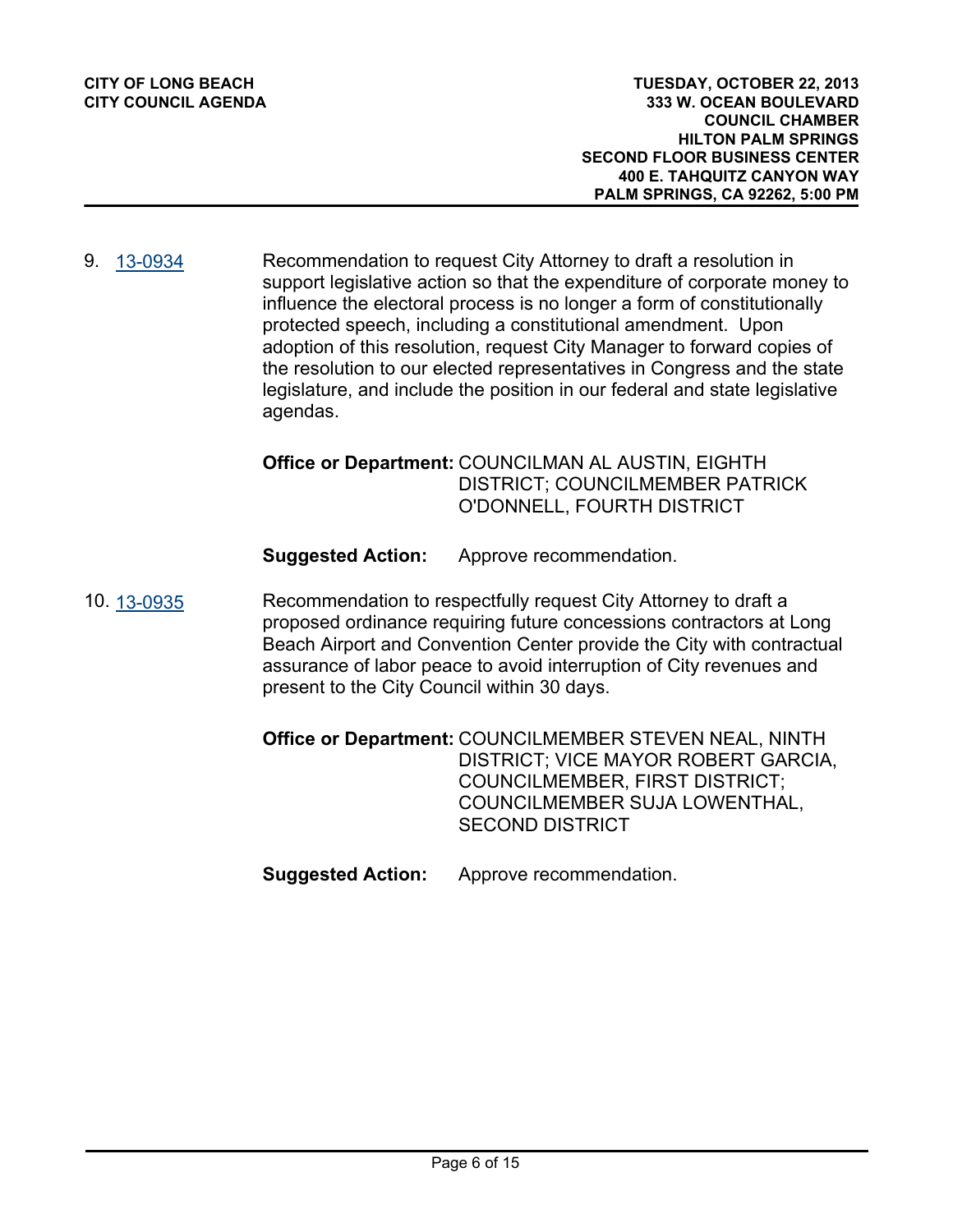Recommendation to respectfully request City Attorney to draft a proposed ordinance requiring future foodservice concessions contractors at Long Beach Airport and Convention Center to rehire for an initial trial period of the workers employed by their predecessor contractor, and to present this ordinance to the City Council within 6 weeks. 11. [13-0936](http://longbeach.legistar.com/gateway.aspx?M=L&ID=202240)

> Office or Department: COUNCILMEMBER STEVEN NEAL, NINTH DISTRICT; VICE MAYOR ROBERT GARCIA, COUNCILMEMBER, FIRST DISTRICT; COUNCILMEMBER SUJA LOWENTHAL, SECOND DISTRICT

**Suggested Action:** Approve recommendation.

Recommendation to receive a presentation on the new City Hall seismic study; 12. [13-0921](http://longbeach.legistar.com/gateway.aspx?M=L&ID=202186)

> Authorize City Manager to prepare and issue a Request For Proposals to the selected short list of RFQ respondents to design, build, operate, finance and maintain a new Civic Center; and

Consider the establishment of a Committee consisting of members of City Council and Board of Harbor Commissioners for the purposes of guiding the preparation of the Request for Proposals and other purposes related to the new Civic Center. (District 2)

**Office or Department:** CITY MANAGER; PUBLIC WORKS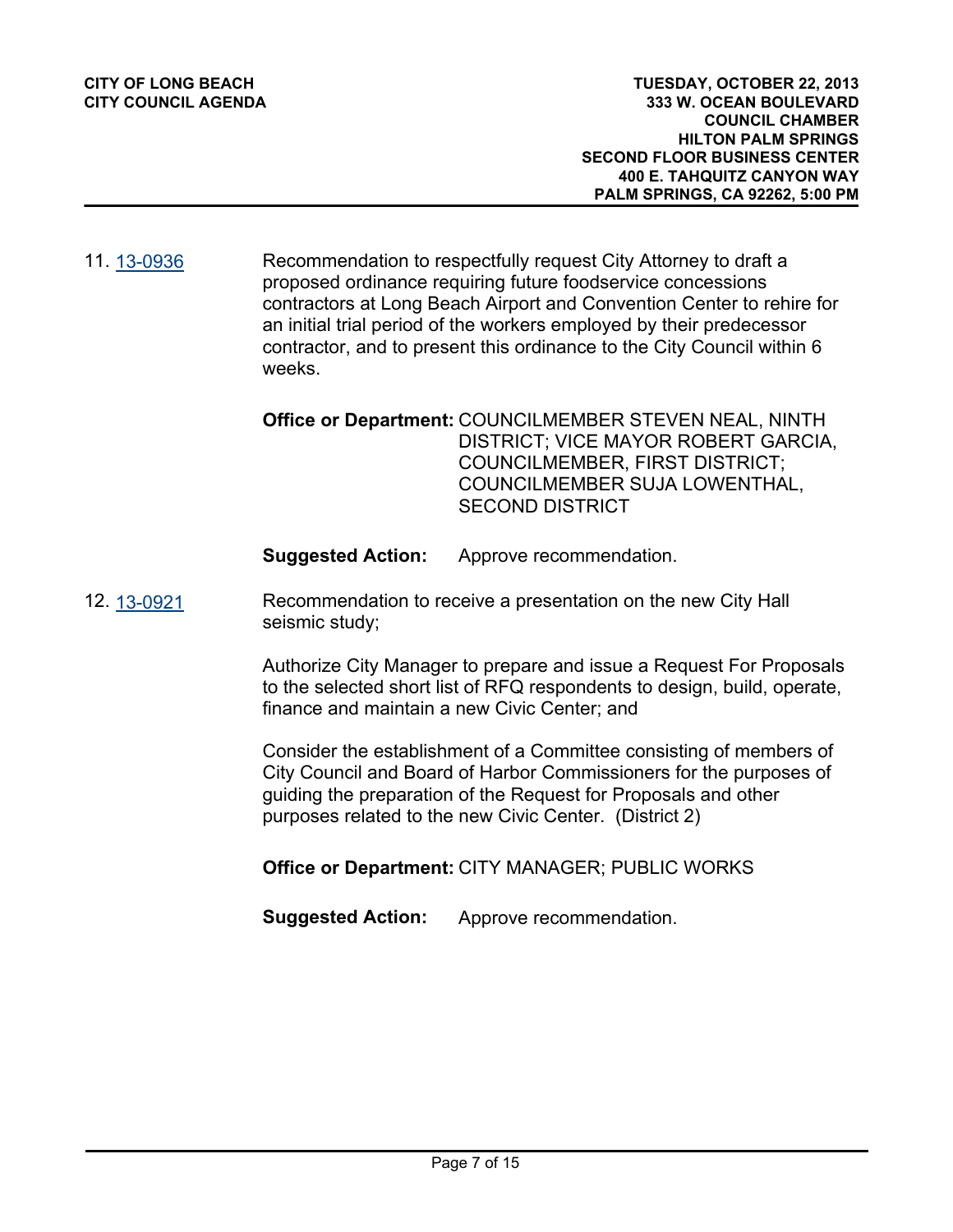#### Recommendation to authorize City Manager to execute the Eleventh Amendment to Agreement No. 28164 with the Long Beach Area Convention and Visitors Bureau, Inc., to provide funding in the amount of \$3,728,676 for Fiscal Year 2014. (Citywide) 13. [13-0923](http://longbeach.legistar.com/gateway.aspx?M=L&ID=202144)

## **Office or Department:** CITY MANAGER

**Suggested Action:** Approve recommendation.

Recommendation to adopt Specifications No. PA-05713 and award contracts to Industrial Clutch and Brake, Inc., dba Friction Materials Company of Long Beach, a Long Beach-based business (Local and SBE); Superior Truck Supply, a Long Beach-based business (Local); Elliott Auto Supply Company, Inc., dba Factory Motor Parts, of Anaheim, CA (not an MBE, WBE, SBE, or Local); Battery Systems, Inc., of Garden Grove, CA (not an MBE, WBE, SBE or Local); Truck Lighthouse, of Santa Fe Springs, CA (not an MBE, WBE, SBE or Local); Warren Distribution, of Santa Fe Springs, CA (MBE, not a WBE, SBE or Local); H and H Auto Parts Wholesale, of Pacoima, CA (SBE, not an MBE, WBE or Local); and, American Moving Parts, of Los Angeles, CA (SBE, not an MBE, WBE or Local), for furnishing and delivering general automotive parts, in an annual combined amount not to exceed \$840,000, for a period of two years, with the option to renew for two additional one-year periods, at the discretion of the City Manager. (Citywide) 14. [13-0924](http://longbeach.legistar.com/gateway.aspx?M=L&ID=202146)

**Office or Department:** FINANCIAL MANAGEMENT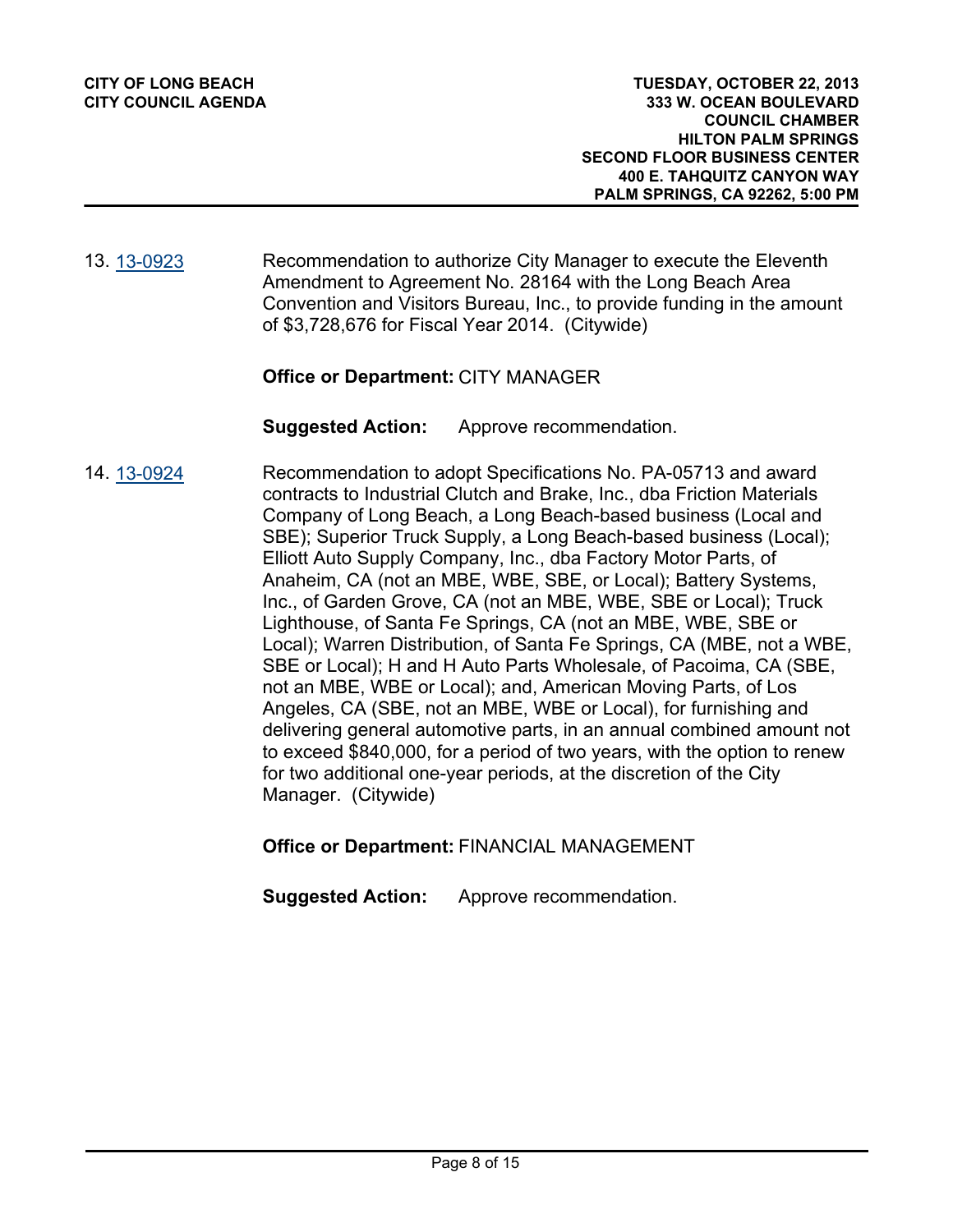Recommendation to authorize City Manager to make payment for property and boiler and machinery insurance for the Southeast Resource Recovery Facility for the period of October 20, 2013 through October 20, 2014, for a premium not to exceed \$1,085,000, payable to Covanta Holding Corporation. (District 2) 15. [13-0925](http://longbeach.legistar.com/gateway.aspx?M=L&ID=202150)

## **Office or Department:** HUMAN RESOURCES

- Recommendation to adopt resolution approving the Amendments to the existing Memoranda of Understanding with the Long Beach Association of Engineering Employees, Long Beach Managers Association, Long Beach Association of Confidential Employees and the Long Beach Lifeguards Association; applying the terms of compensation of the Amendments to the existing Memoranda of Understanding to the City Manager and amending his contract; applying the terms of compensation of the Amendments to the existing Memoranda of Understanding to unrepresented management employees as approved by applicable appointing authorities or governing boards; 16. [13-0926](http://longbeach.legistar.com/gateway.aspx?M=L&ID=202147)
	- Adopt resolution for paying and reporting the value of the Employer Paid Member Contributions (EPMC) to the California Public Employees Retirement System for employees represented by the Long Beach Association of Engineering Employees, Long Beach Managers Association, Long Beach Association of Confidential Employees, unrepresented managers; and [13-0927](http://longbeach.legistar.com/gateway.aspx?M=L&ID=202233)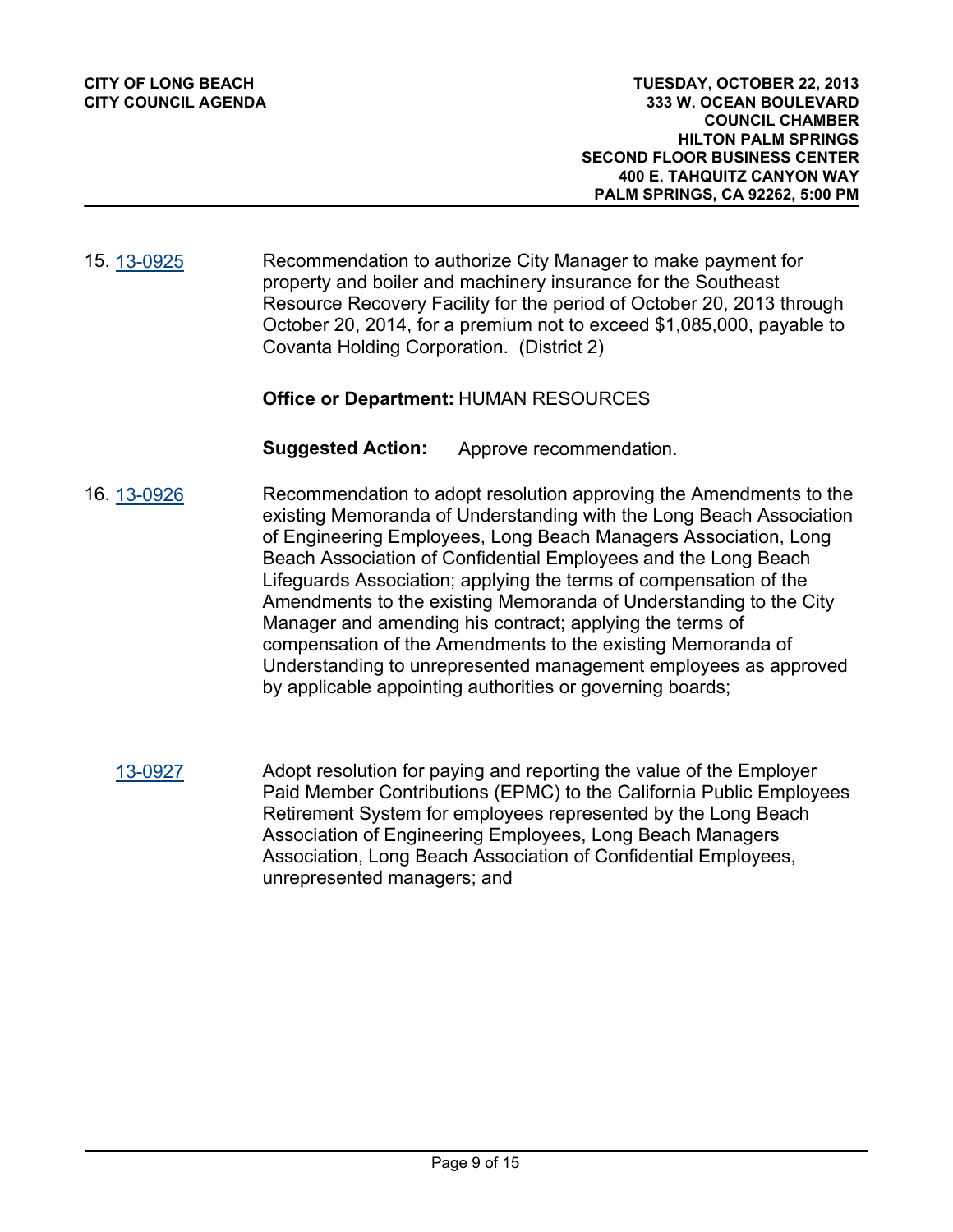Adopt resolution for paying and reporting the value of the Employer Paid Member Contributions (EPMC) to the California Public Employees Retirement System for employees represented by the Long Beach Lifeguards Associations. (Citywide) [13-0928](http://longbeach.legistar.com/gateway.aspx?M=L&ID=202235)

#### **Office or Department:** HUMAN RESOURCES

**Suggested Action:** Approve recommendation.

#### Recommendation to adopt the amended Salary Resolution for Fiscal Year 2014. (Citywide) 17. [13-0929](http://longbeach.legistar.com/gateway.aspx?M=L&ID=202148)

#### **Office or Department:** HUMAN RESOURCES

**Suggested Action:** Approve recommendation.

Recommendation to adopt Plans and Specifications No. R-6961 for the Runway 7L-25R Reconstruction at the Long Beach Airport; award the contract to All American Asphalt, in the amount of \$12,076,000, plus a 15 percent contingency in the amount of \$1,811,400, for a total contract amount not to exceed \$13,887,400; and authorize City Manager or designee to execute all documents necessary to enter into the contract, including any necessary amendments thereto; and increase appropriations in the Airport Enterprise Fund (EF 320) in the Airport Department (AP) by \$12,635,000. (District 5) 18. [13-0930](http://longbeach.legistar.com/gateway.aspx?M=L&ID=202151)

## Office or Department: LONG BEACH AIRPORT; FINANCIAL MANAGEMENT; PUBLIC WORKS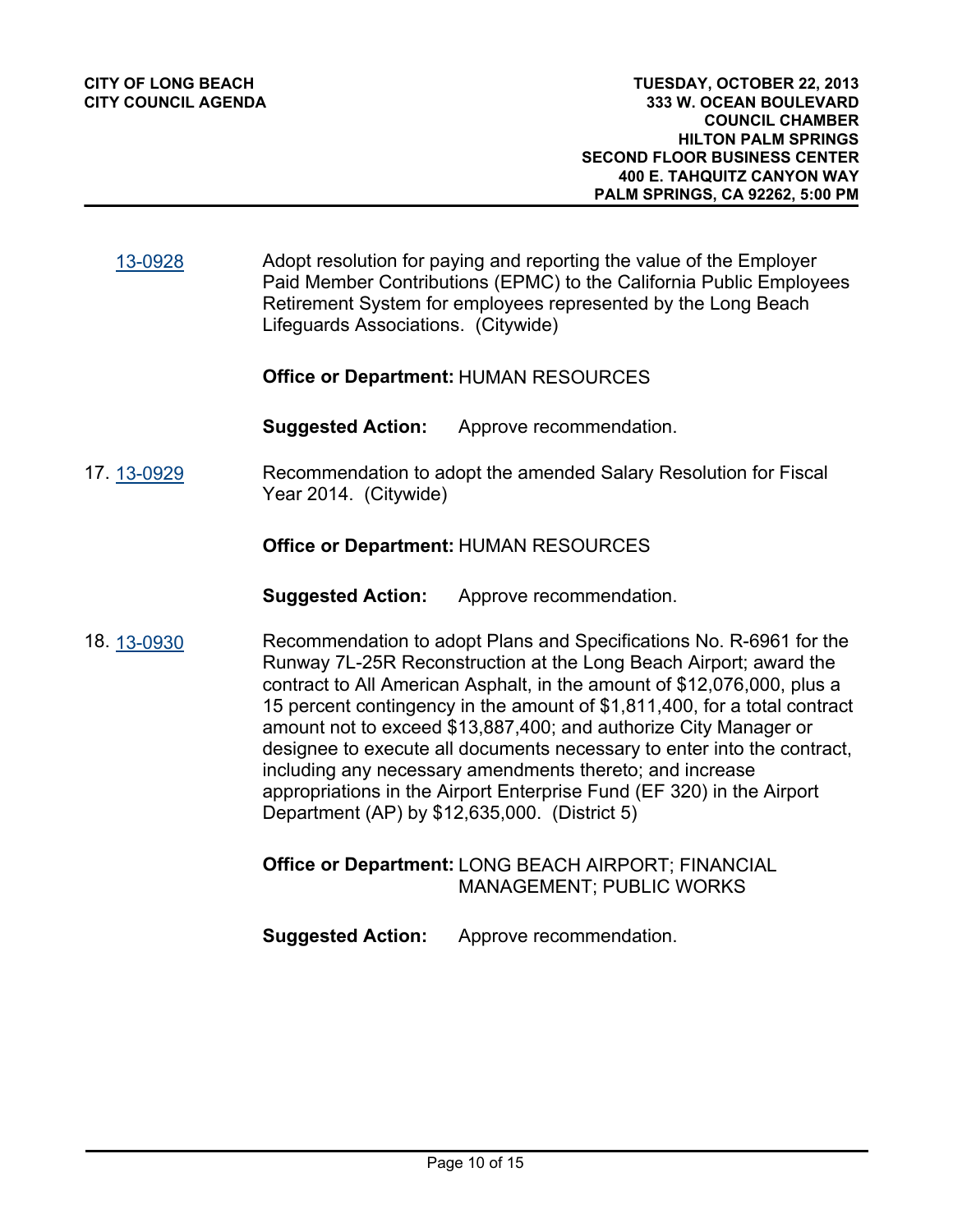Recommendation to receive and file the application of Mary's Long Beach Incorporated, dba unknown, for a premise-to-premise transfer of an Alcoholic Beverage Control License, at 330 Pine Avenue, with conditions. (District 1) 19. [13-0931](http://longbeach.legistar.com/gateway.aspx?M=L&ID=202184)

## **Office or Department:** POLICE

**Suggested Action:** Approve recommendation.

Recommendation to authorize City Manager to execute agreements and all related documents with CompuCom of Dallas, TX, for Microsoft Office 365 cloud messaging and collaboration services in an annual amount not to exceed \$599,760 for a period of three years, with the option of renewing for two additional one-year periods at the same annual amount, at the discretion of the City Manager, and with Planet Technologies of Germantown, MD, for one-time implementation services in an amount not to exceed \$198,000. (Citywide) 20. [13-0932](http://longbeach.legistar.com/gateway.aspx?M=L&ID=202153)

## Office or Department: TECHNOLOGY SERVICES; FINANCIAL MANAGEMENT; POLICE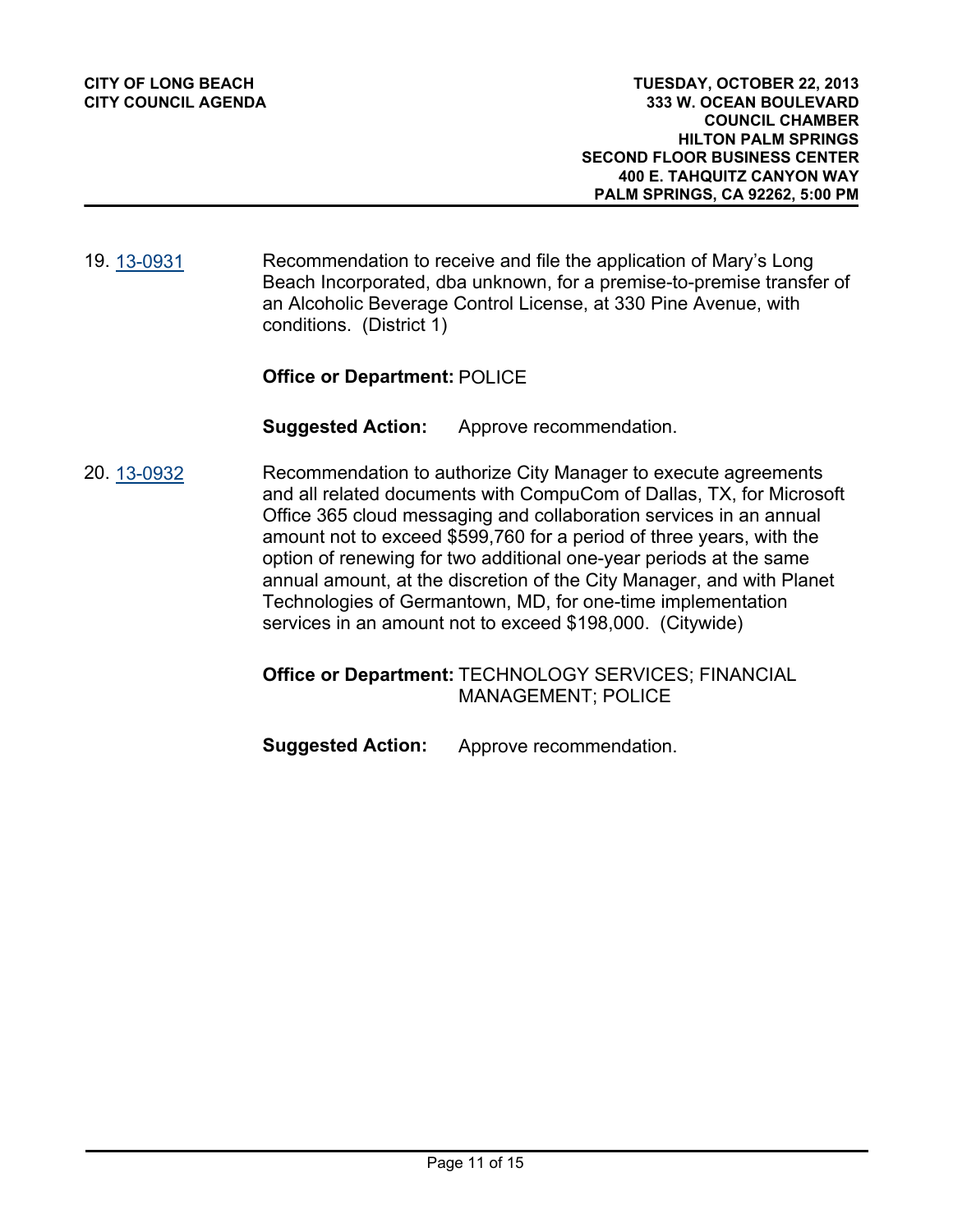## **REVISED**

# **ORDINANCES:**

Recommendation to declare ordinance amending the Long Beach Municipal Code by amending Section 21.52.211, Table 32-1 of Chapter 21.32, Table 33-2 of Chapter 21.33, Table 34-1 of Chapter 21.34; and by adding Section 21.15.1795, related to cemeteries, mortuaries and crematoriums, read and adopted as read. (Citywide) 21. [13-0893](http://longbeach.legistar.com/gateway.aspx?M=L&ID=202095)

**Office or Department:** DEVELOPMENT SERVICES

**Suggested Action:** Approve recommendation.

Recommendation to declare ordinance amending the Departmental Organization Ordinance read the first time and laid over to the next regular meeting of the City Council for final reading. (Citywide) 22. [13-0937](http://longbeach.legistar.com/gateway.aspx?M=L&ID=202149)

**Office or Department:** HUMAN RESOURCES

**Suggested Action:** Approve recommendation.

#### **NEW BUSINESS:**

New Business items are additions to the City Council Agenda subsequent to the posting of the agenda on Monday afternoon.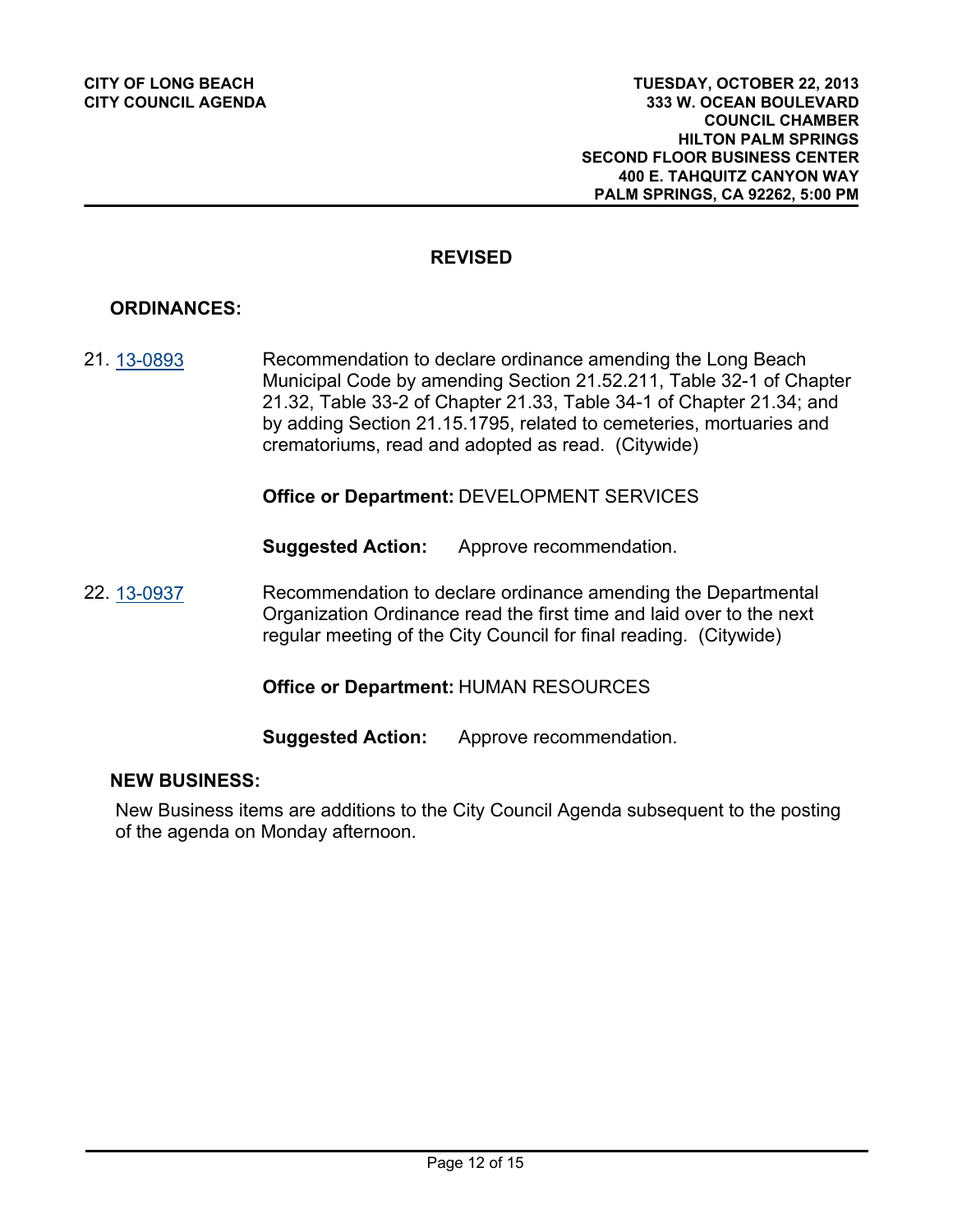| <b>CITY OF LONG BEACH</b>  | TUESDAY, OCTOBER 22, 2013                                        |
|----------------------------|------------------------------------------------------------------|
| <b>CITY COUNCIL AGENDA</b> | 333 W. OCEAN BOULEVARD                                           |
|                            | <b>COUNCIL CHAMBER</b>                                           |
|                            | <b>HILTON PALM SPRINGS</b>                                       |
|                            | <b>SECOND FLOOR BUSINESS CENTER</b>                              |
|                            | <b>400 E. TAHQUITZ CANYON WAY</b>                                |
|                            | <b>PALM SPRINGS, CA 92262, 5:00 PM</b>                           |
|                            |                                                                  |
|                            |                                                                  |
| 23.13-0942                 | Recommendation to respectfully request City Manager to work with |

#### Recommendation to respectfully request City Manager to work with appropriate staff to incorporate a Project Labor Agreement into the release of an RFP for a new Civic Center. 23. <u>[13-0942](http://longbeach.legistar.com/gateway.aspx?M=L&ID=202272)</u>

| Office or Department: COUNCILMEMBER PATRICK O'DONNELL, |
|--------------------------------------------------------|
| FOURTH DISTRICT: COUNCILMAN AL                         |
| <b>AUSTIN, EIGHTH DISTRICT;</b>                        |
| COUNCILMEMBER STEVEN NEAL, NINTH                       |
| <b>DISTRICT</b>                                        |
|                                                        |

**Suggested Action:** Approve recommendation.

24.

25.

## **REVISED**

## **PUBLIC COMMENT: IMMEDIATELY PRIOR TO ADJOURNMENT**

Opportunity is given to those members of the public who have not addressed the City Council on non-agenda items. Each speaker is limited to three minutes unless extended by the City Council.

#### **STANDING COMMITTEE REMINDERS:**

Tuesday, October 22, 2013 – Housing and Neighborhoods Committee at 3:30 P.M., Council Chamber.

Tuesday, October 22, 2013 - City of Long Beach, as the Successor Agency to the Redevelopment Agency of the City of Long Beach, California at 4:00 P.M., Council Chamber.

Tuesday, October 28, 2013 - Long Beach Unified School District Joint Use Committee at 8:30 A.M., Council Chamber.

Tuesday, November 5, 2013 – Economic Development and Finance Committee (Attorney/Client) at 2:30 P.M., 14th Floor Conference Room.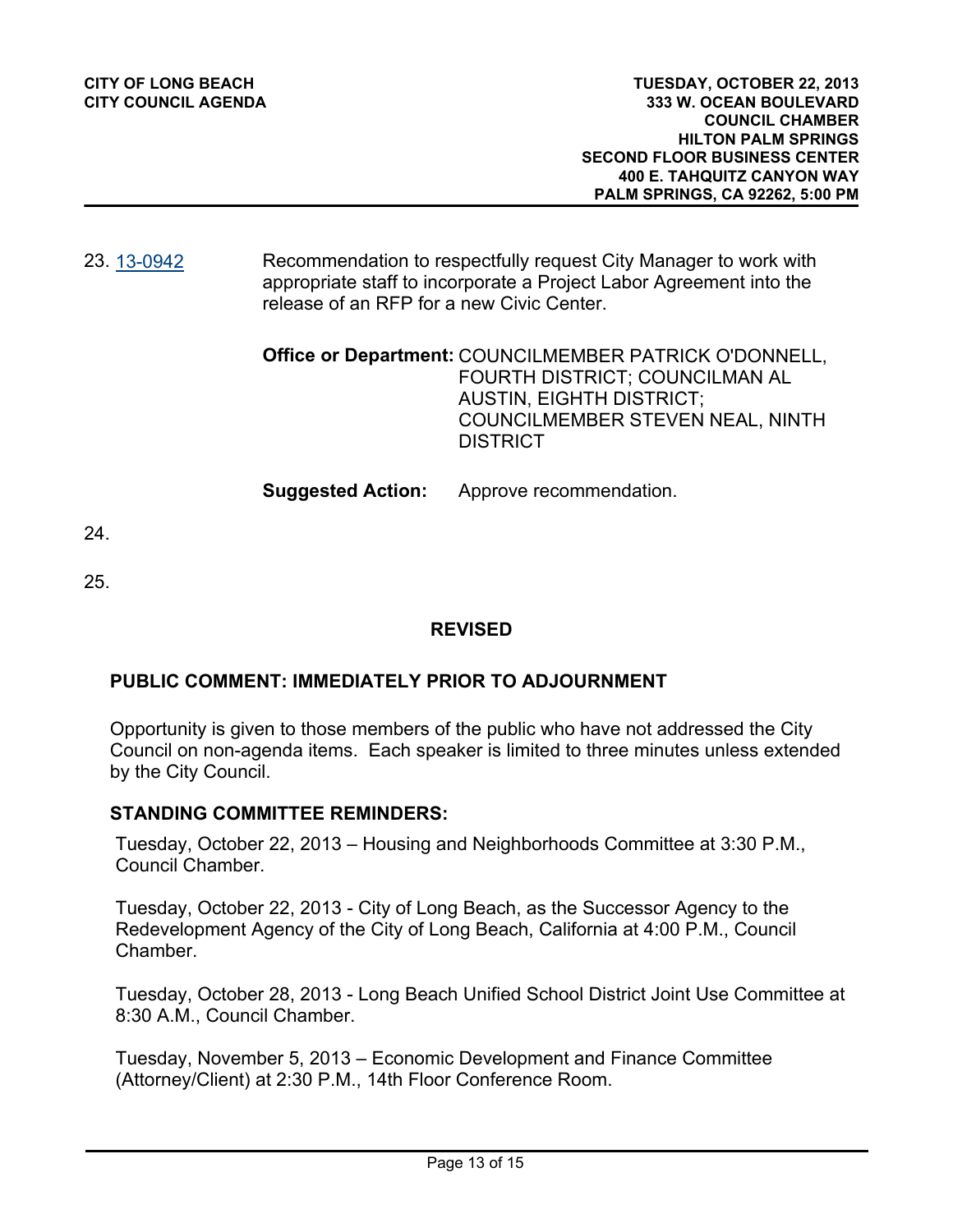#### **HEARING REMINDERS:**

Tuesday, October 22, 2013 – Hearing for the Long Beach Tourism Business Improvement Area, declaring its intention to levy the annual assessment. (Districts 1,2,4,5)

Tuesday, November 5, 2013 – Hearing to adopt amendments to the 2013 California Building Standards and the 1997 Uniform Housing Codes. (Citywide)

ch

## **NOTE:**

The City Council agenda and supporting documents are available on the Internet at www.longbeach.gov. Agenda items may also be reviewed in the City Clerk Department or online at the Main Library and at the Branch Libraries. Persons interested in obtaining an agenda via e-mail should subscribe to the City of Long Beach E-Notify System at www.longbeach.gov/enotify.

Persons interested in making an audio visual presentation during a City Council meeting are responsible for submitting their audio/visual presentations to the City Clerk Department at least five (5) calendar days prior to the meeting (by 12:00 p.m. noon on Thursday). The audio/visual presentation and related comments are limited to three (3) minutes. For further information contact the City Clerk Department at (562) 570-6101. E-Mail correspondence regarding agenda items can be directed to cityclerk@longbeach.gov.

If language interpretation for non-English speaking persons is desired or if a special accommodation is desired pursuant to the Americans with Disabilities Act, please make your request by phone to the City Clerk Department at (562) 570-6101, by 12 noon Monday, the day prior to the Council meeting.

Kung ang pasalitang pagsasalin ng wika para sa mga taong hindi nagsasalita ng Ingles ay hinahangad o kung ang isang espesyal na kaluwagan ay hinahangad alinsunod sa Batas sa mga Amerikanong May mga Kapansanan, gawin po lamang ang inyong kahilingan sa pamamagitan ng telepono sa Kagawaran ng Klerk ng Lunsod sa (562) 570-6101, bago lumampas ang ika-12 ng tanghali sa Lunes, ang araw bago ang pulong ng Konseho.

Si se desea interpretación de idioma para personas que no hablan inglés o se necesita una adaptación especial en conformidad con la Ley de Estadounidenses con Discapacidades, haga su pedido por teléfono al Departamento del Secretario Municipal al (562) 570-6101, antes del lunes al mediodía, el día previo a la reunión del Concejo.